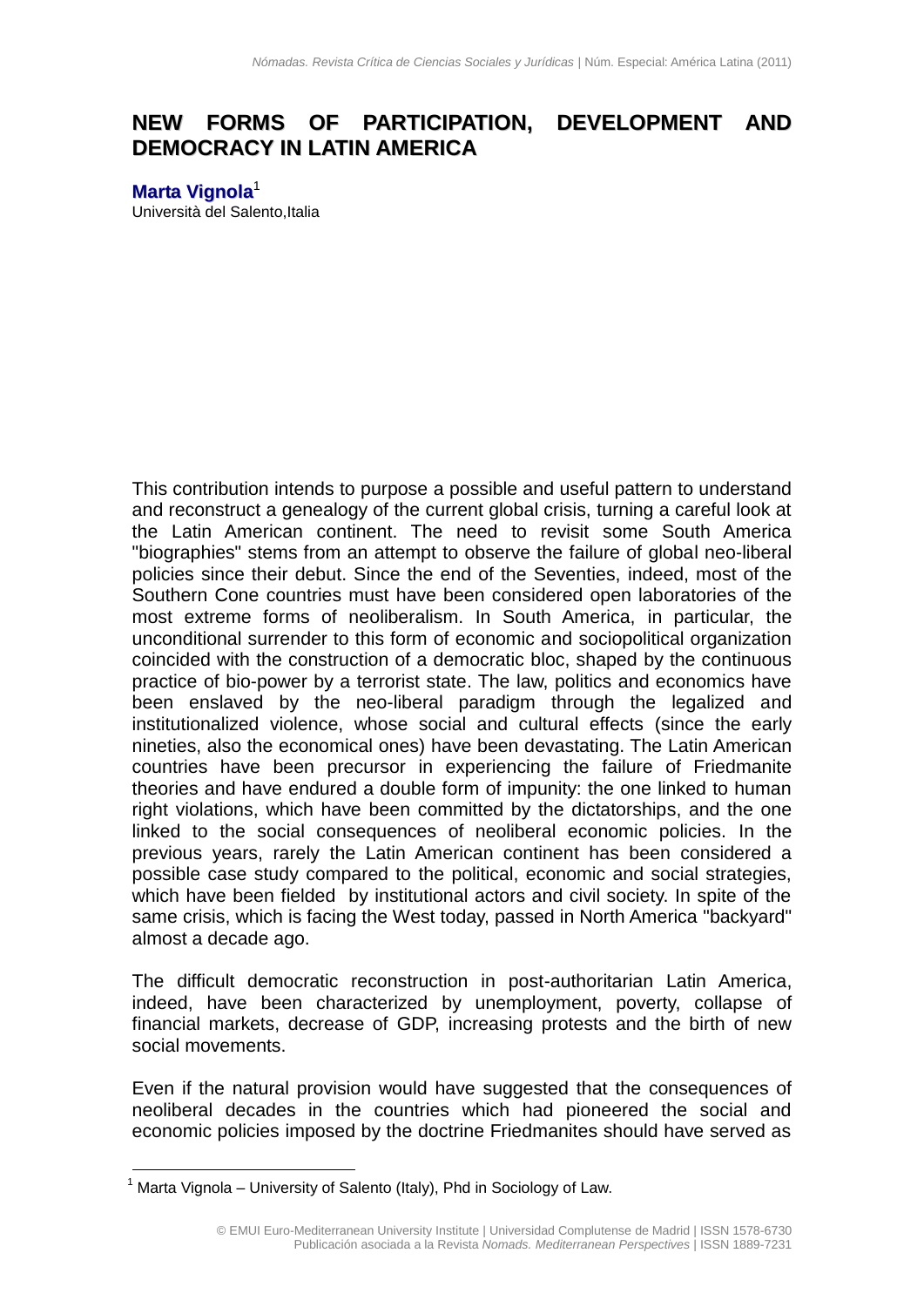a warning to governments and international organizations as well as civil society itself, in facts, this has not happened.

Today, we can look at current forms of resistance and struggle, from which the emergence of new modes of production and development are conceived and are leading the area to economic growth and unprecedented social.

Over the past decade, most Latin American governments has acquired a radical left through a democratic process. In this trend, it is traceable the will of governments to stop the expansion of the neoliberal project, with the necessary distinctions related to the specific national situation.

The South American presidents have begun to set common goals which go in the direction of a new form of sovereignty (and, consequently, of independence) and integration (through political-economic horizontal strategic alliances). People think that these goals also can be accelerated by an experience in the course of internationalization, as compared to the resources of Venezuela, Cuba, Ecuador, Nicaragua, Honduras, Bolivia and Argentina through the ALBA<sup>2</sup>(the Bolivarian Alternative for the Americas: a political, social and economic cooperation project between the countries of Latin America and the Caribbean countries).

Initiatives have been launched in the financial media oil business, through the ratification of twenty-six cooperation agreements between Venezuela and Brazil in the direction of an independent development of a democratic and interdependent management of power. These have allowed the founding of *Petrosur,* a large "oil alliance" which brings together the main state-owned companies in Latin America, whose benefits include a reduction from 30% to 50% of the price to consumer countries (It is a "revolution", if we consider that, until now, all resources have gone to large foreign oil companies defined by Chavez as "capitalist speculation intermediaries"); the founding of *Telesur*, a communication network which can compete with large private North American media (often hostile) and the founding of *Banco del Sur* (promoted by the economist Nobel price Joseph Stiglitz in 2007) whose mission is to "finance the development based on solidarity and cooperation"<sup>3</sup>. Furthermore, the cooperation among South American countries has been significant in the military sector and has been facilitated by the inclusion of China and Iran as key partners in the exchange and supply of armaments.

 $2$  An example of ALBA characteristic is the fluidity of trade in goods and services in a way that avoids the international banking systems and the company interests. Today, in Venezuela some 20,000 Cuban doctors are working for the Venezuelan and have opened clinics in the *barrios* and rural communities who have never enjoyed medical services in exchange for exports of oil and construction materials to Cuba. While literacy programs have taught 1.1 million of the venezuelan people reading and writing with the result that three million of the venezuelan people have been included in primary, secondary and tertiary education previously excluded because of poverty in just the last year. A similar agreement is currently being discussed with Argentina, which is already paying for eight million barrels of Venezuelan oil imports, not cash or currency but in cattle of which it abounds. From intervention by Ignacio Ramonet's intervention editor of *Le Monde Diplomatique* Auditorium *Roberto González,* Unani Managua - Nicaragua, see www./ italy.peacelink.org.

<sup>3</sup> See also the article by M. Matteuzzi, *Lula - Chavez, un'alleanza strategica*, which appeared on the manifesto of 15 February 2005.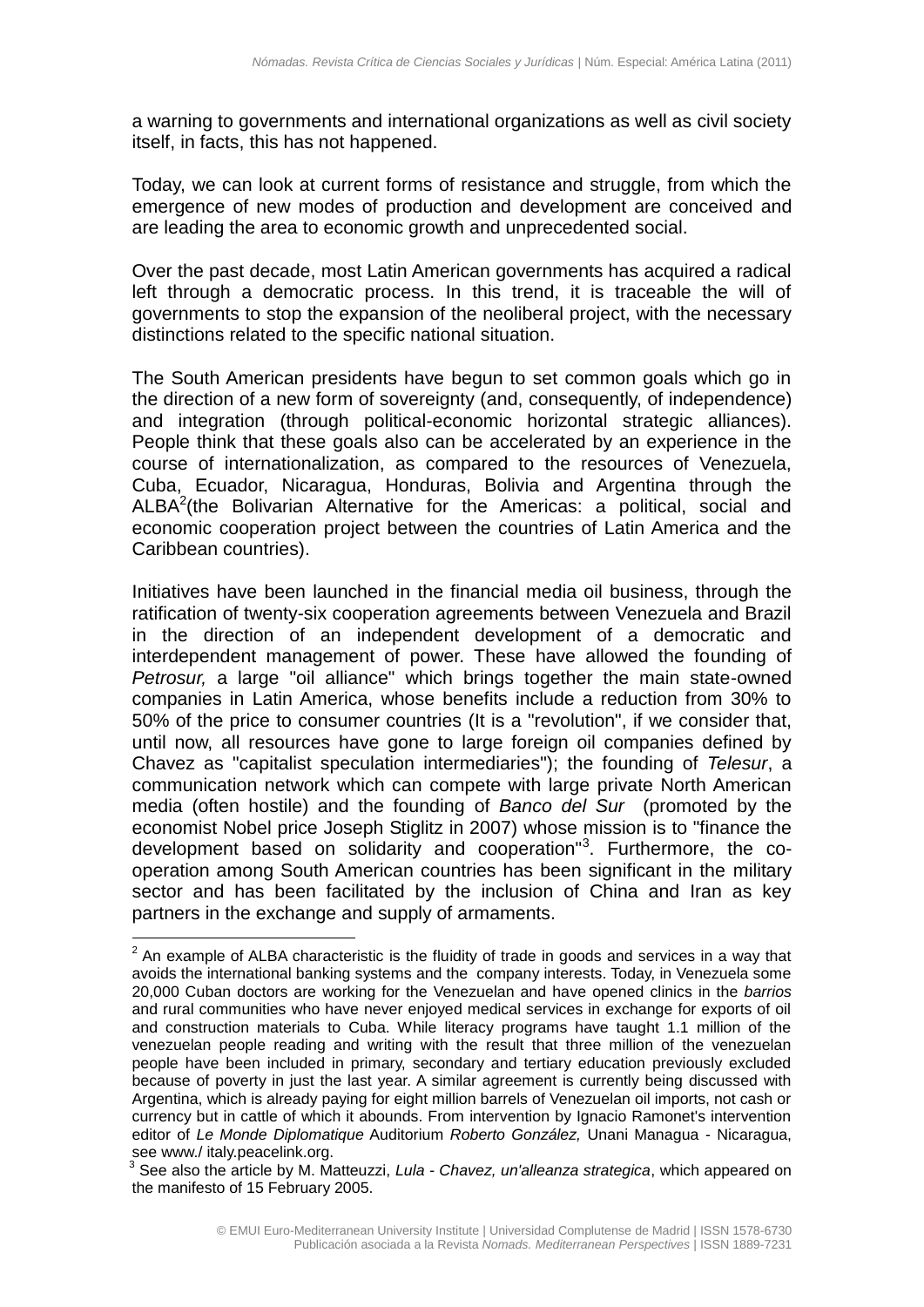Over the institutional policies adopted by South American governments, (which represents a significant break with the neo-liberal paradigm in the last decade) what mainly attracts the attention towards this continent it is the new way to weave social bonds and build the new practices of political participation by mundo social. An autonomy, that of social movement, which must not be considered in opposition to government policies but it must considered as an engine of their activity "in a fruitful and productive relationship with the devices and the dynamics of administrative planning of the new South American governments'. Widely experiences which have contributed to an independent growth of the traditional centers of economic and political power, proposing a model of development measured by the participation in political processes, by the access to common goods, by new welfare policies and by the inclusion of actors (as the natives) who have been held so far on the margins of these companies.

In the *desaparecido* continent, the capitalism crisis and globalization processes have turned into an opportunity for governors and the governed to redesign a form of economy and politics that is not aimed at the maximization of profit but at the production of a social ethic alternative than the market<sup>4</sup>. Today, the first places which have experienced consequences of this neoliberal world crisis represent also the source of resistance and alternative to this model of political power.

In part, some of the meanings of the scholar Antonio Negri has given the concept of "multitude" can be traced in the practices and objectives of the Latin American movements. The purpose of the author has been understood as an alternative power to a new form of global sovereignty, that he defines as "Empire". A definition, the one of Empire, which is different from the meaning of "imperialism". Since it has been a "non - universal place" of a "decentralized and deterritorializing power structure which incorporates the entire global space within its open borders and growing, progressively<sup>"5</sup> The first multitude political instances which are been theorized by Negri are: "the universal right to control their movements" (to regain a control redesigning a "new map" on the space), the "right to build new forms of temporality" (an expression of new relationship between production and employment), finally the "right to regain possession of the knowledge and the means of production."<sup>6</sup>

Many Latin American movements have taken these claims own being in conflict with the repressive policies of the Empire.

In December 2001 the declaration of bankruptcy (and subsequently the reaction of civil society) has represented the clear example of the neo-liberal failure of the whole Argentina. For the first time, a country has been declared bankrupt.

In the nineties, the President Carlos Menem transformed the country in a "wild

<sup>&</sup>lt;u>.</u> 4 See A. QUIJANO, *La resistenza possibile – le alternative latinoamericane alla testa dei movimenti contro la tendenza distruttiva della moderna colonialità*, articolo apparso sul *Manifesto* del 30 luglio 2008.

<sup>5</sup> M. HARDT, A. NEGRI, *Impero*, Bur, Milano 2003, p. 14.

<sup>6</sup> *Ibid,* pp. 365-367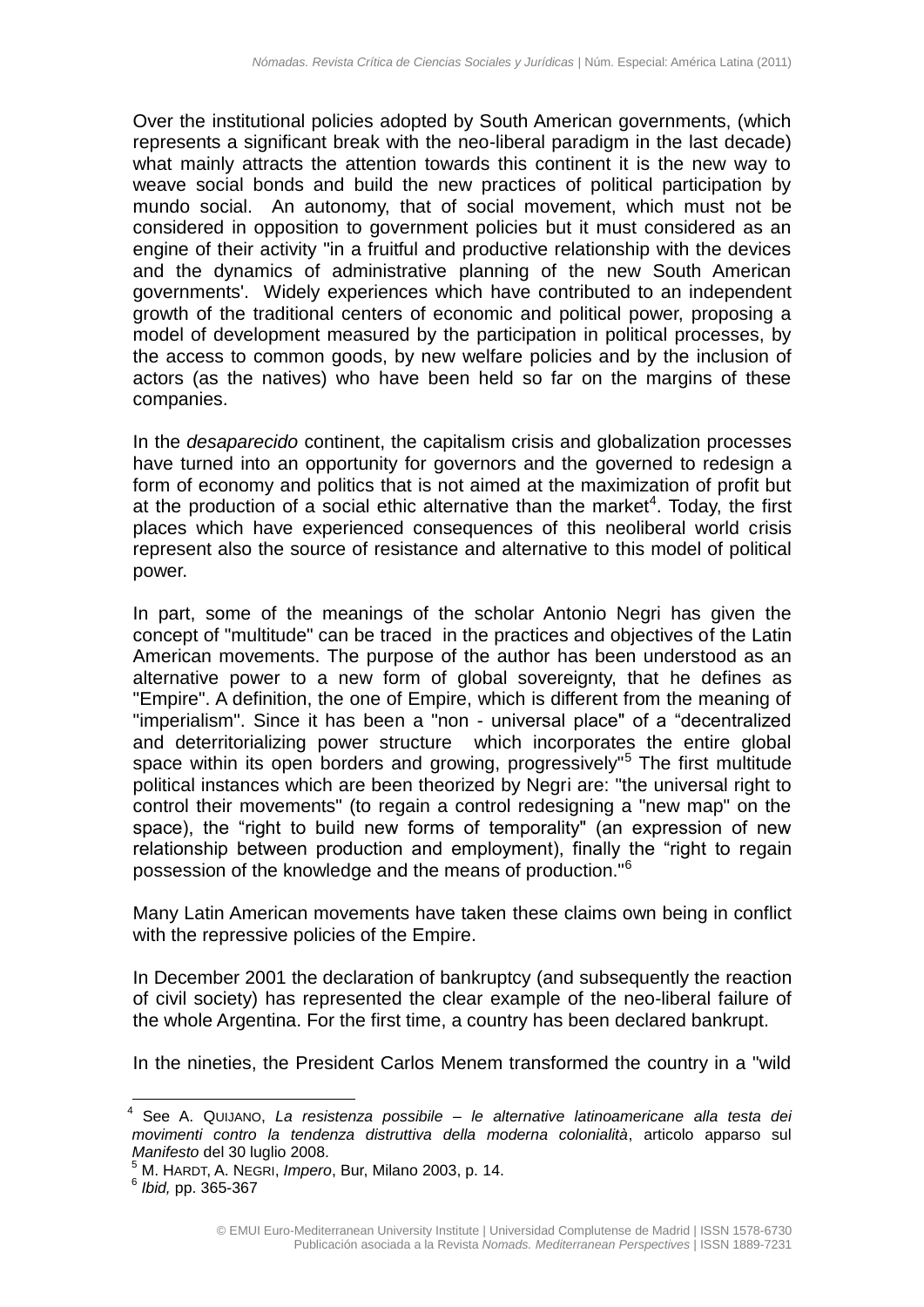capitalism west<sup>"7</sup> according to the FMI. In a few years, while economic capital was moving freely and people were crying that there was an "economic miracle", unemployment was reaching record levels, together with public and private corruption. Furthermore, the Argentine currency started to lose value, forcing foreign banks to withdraw \$ 40 billion in cash,<sup>8</sup> in one night. There was no law that could stop these events. The government rushed in panic and froze all bank accounts. The basic rules of capitalism were overthrown by the system itself. But the Argentines, which were deprived of their life savings, did not stay watching over the situation. Million of people androse against the FMI, the national and international banking system and the whole political class to the motto: *Que se vajan todos y que no quede ni uno solo* ("Out with them all, and no one remains!). This multitude, who could not recognize themselves in the market values and was no longer willing to deal with national and international institutions, confirm the crisis of political representation.

The country had changed five presidents in two weeks. During 2002 there was an average of 47 events a day.<sup>9</sup>

The social composition of the Argentinean movement can not be analyzed by classical categories: instead of, in that rebellion they moved together, both the unemployed working class suburbs, the "outsiders" by the neo-liberal policies and the urban middle classes (the savers) the economic and power system "included". In 2001 in Argentina, "there was no (strategic) alliance, but the establishment of a new type of class: the multitude."<sup>10</sup>

These protests have created different way of socializing and new types of "collective *governance*, that is multitudinous."<sup>11</sup> While hundreds of factories were closing, the workers began to occupy and to direct them without owners. "In Europe a factory closed is the inevitable consequence of the failure of a system, it is the end of the story. Today, in Argentina it is just the beginning"

The Restored enterprises National Movement has a saying: "occupy, resist and produce". It is a matter of overthrowing, also symbolically, the rule imposed by the crisis: "We are open for failure," we can read on the entrance of the occupied factories.

Our model was created in opposition to the neoliberal model. We say that there is no necessary exploitation, illegal work, reducing labor costs to generate wealth. The rich can find ways of generating a distribution different from today. The Argentine experience shows that it is necessary to reduce the cost of the entrepreneurs not the cost of labor.12

<sup>7</sup> The expression of N. Klein, A. Lewis, *Occupa. Resisti, Produci,* documentary Canada 2004, distributed in Italy by Fandango Doc productions.

<sup>8</sup> *Ibid*.

<sup>9</sup> C. TOGNONATO, *Il fallimento neoliberista*, an article on the *Manifesto* del 2004

<sup>10</sup> A. NEGRI, G. COCCO, *Global – Biopotere e lotte in America Latina*, op. cit. p.178. <sup>11</sup> *Iibid, p. 216.*

<sup>12</sup> G. TOGNONATO, *Aperti per fallimento: produrre ricchezza senza sfruttamento*, articolo apparso sul *Manifesto* dell'11 aprile 2009.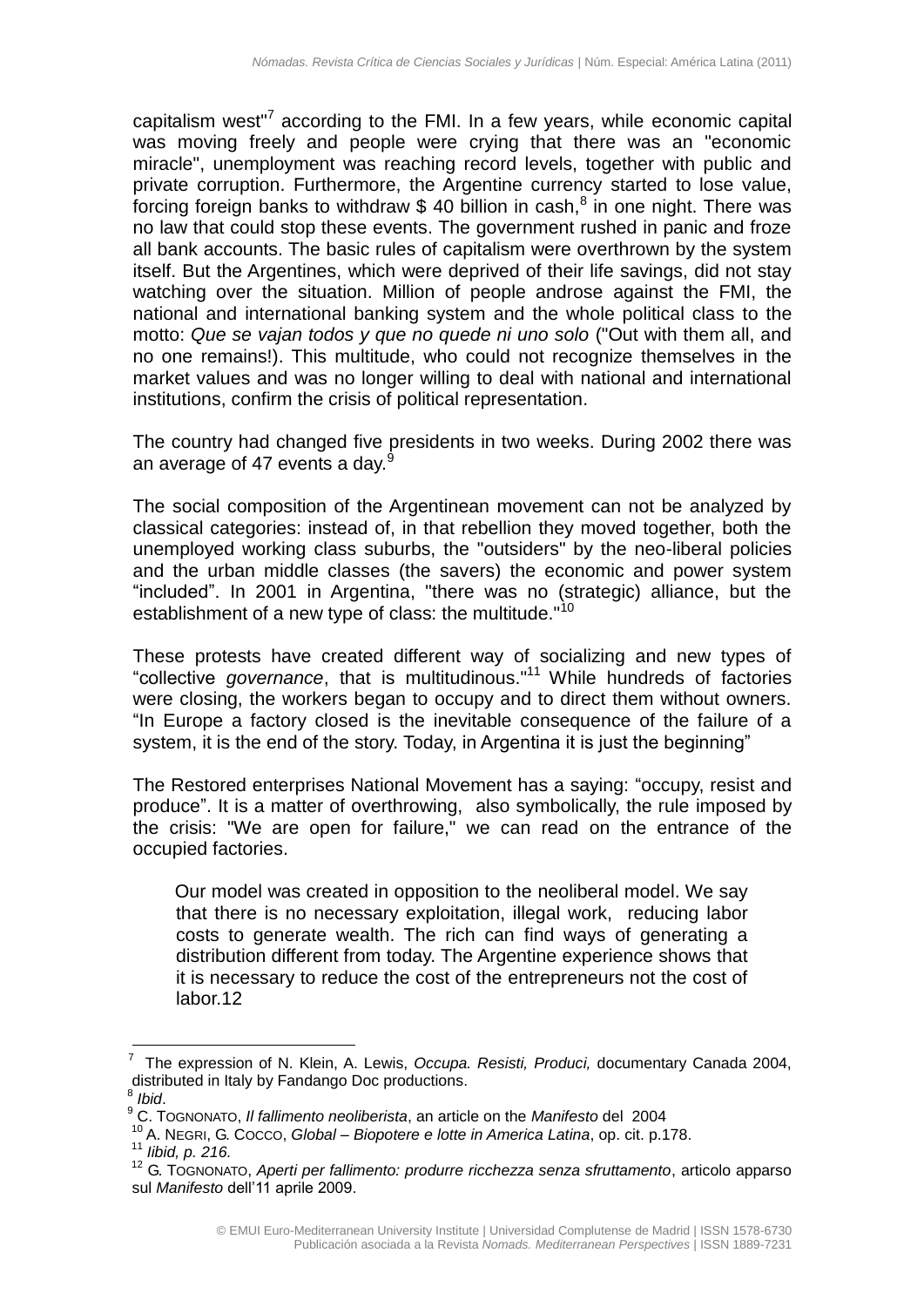In Argentina more than 15000 people work in self-managed and retrieved enterprises, and their number is increasing year by year. The system of expropriation is not new. What makes original this model is that this model has not been imposed from above by a socialist state or controlled by bureaucrats, but it is a grassroots movement. Business to business. And this model is characterized by not only factories, but also occupied schools, research institutes, shipbuilding and health clinics.

We have learned that the participatory democracy is more efficient in a firm. We state a fair salary for ourselves, we discuss how much money we must have, how much we can save and take. For us workers, is simple to do one's accounts. I do not know why it is so difficult for the owners: salaries, materials, bills. For me it is easy: the sum and subtract!13

The economic crisis is a variation of the capability of domination (of the "homogeneous temporality") for this multitude, which turns into political crisis, when it coincides with the emergence of an antagonistic force able to organize and overthrow the dominant consciousness with an alternative to it  $14$ .

Therefore, we face a new temporality which can be seen as a break with the linear perspective adopted by the official labor movement (a new temporality that is the result of a transformation of the work as indicated by Negri) and as a production of a new forms of social relations in response to the device of domination generated by neoliberalism. Now they are the governments, and then political parties and trade unions which should adequate their models to the changing of struggle forms, following this multitude. Piqueteros, which are the unemployed and the excluded, are protagonists of this counter, which have reorganized in a territorial way, creating forms of protest and riots hardly comparable to pre-existing structural logic. The pickets have occupied the main roads by preventing the movement of trucks and other vehicles, therefore the movement of goods and capital. It repesents an economic response to the neoliberal system and the rule relations rather than a political one<sup>15</sup>. The main bodies for the protection of human rights as "Granny", the "Mothers" and after the "Sons of the Plaza de Mayo" joined the Piqueteros. Three generations which for over 30 years have been working for justice and memory of 30.000 young people who had been killed and, then, had been made to disappear during the Argentine dictatorship. These new social actors are playing together, defending their own different instances but keeping a common solidarity and reciprocity in strategies to fight development, economy, politics and justice patterns models, which do not correspond to real urgency of civil society. "There is not fear anymore and democracy are opening materially as a public space for the construction of common law".<sup>16</sup>

The resistance and production of new discourses and new practices against the

<sup>13</sup> N. KLEIN, A. LEWIS, *The Take: Occupa. Resisti, Produci,* op. cit.

<sup>14</sup> See COLECTIVO SITUACIONES, *Piqueteros, la rivolta argentina contro il neoliberismo*, (preface by F. BARCHIESI e S. MEZZADRA), DeriveApprodi, Roma 2003, pp. 197-201.

<sup>15</sup> *Ibid.*

<sup>16</sup> Ibid, p. 179.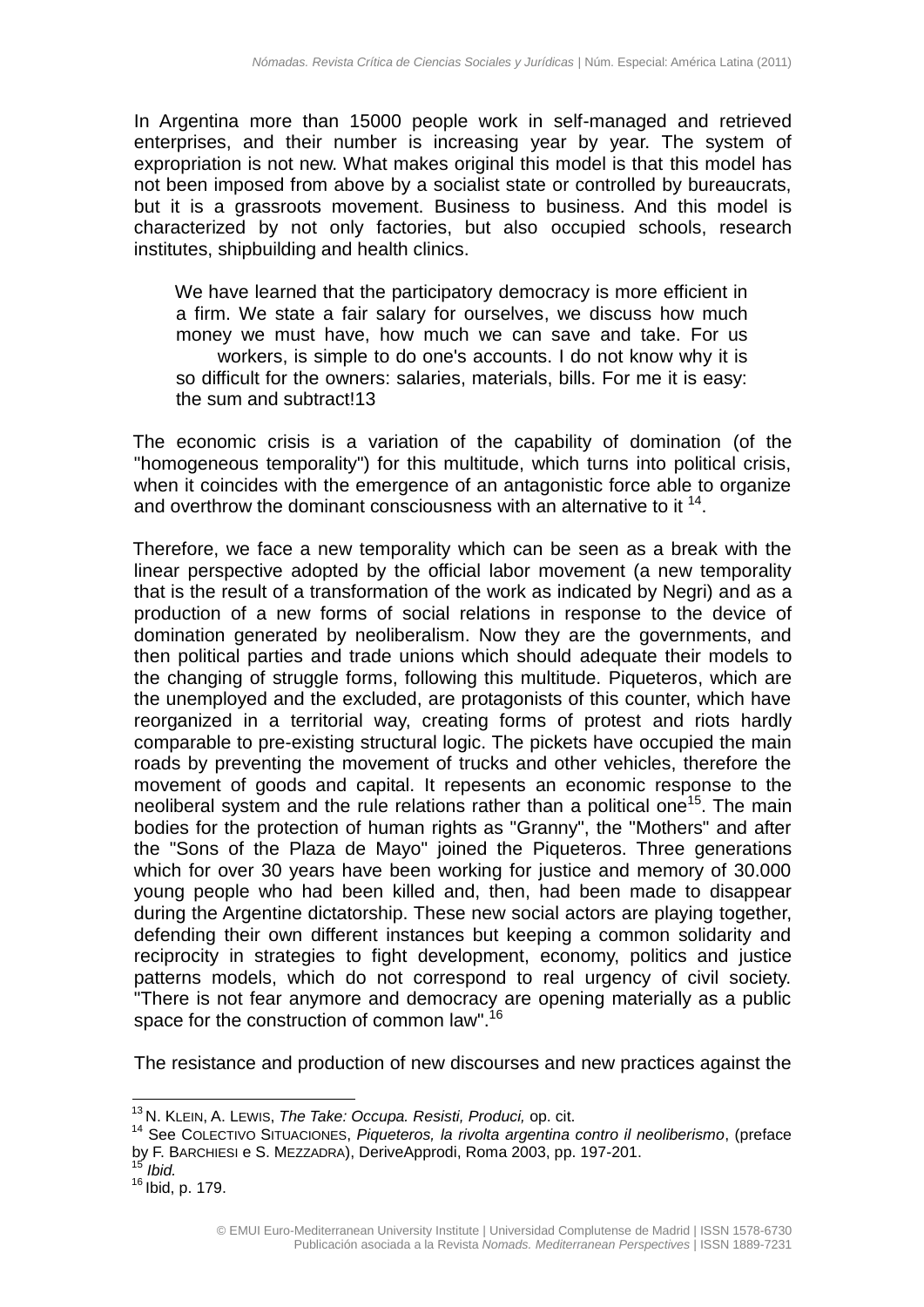global neoliberalism of the "urban dominated world, adding also the indigenous people struggles"<sup>17</sup>

as been developed, firstly, by The Zapatista movement was the first one which broke silence. The movement, led by Subcomandante Marcos, in January 1994 came to San Cristòbal de Las Casas and protested against the NAFTA (a free trade agreement which was approved between Mexico and the United States in that month), and above all against the negative effects of globalization. At that moment, the Indians were not an isolated and passive minority anymore and they emerged as a dynamic and major player consisting of a modern, multilingual and young mass with experience on wage labor.

The Indians along with

[...] Environmentalists, homosexuals, lesbians, HIV, workers and all those who are in the way and annoy the world order and progress, they rebel, they organize and fight against the government. Since they are the same and different. The excluded from modernity are beginning to weave the resistance against the process of destruction, depopulation and reconstruction /reorganization that liberalism brings forward as a world war.18 The Zapatista movement must be understood as the thought of a wide network, [...] there is not a drive-center able to articulate a global resistance single movement, but there is a network which vibrates when a resistance acts or is attacked yet, as the world of finance vibrates to the collapse of a Stock exchange.19

Now in Latin America there are a set of national indigenous organizations: the Confederation of Indigenous Nationalities in Ecuador (CONAIE), the Indigenous Revolutionary Movement Tupac Katari (Mitko) in Bolivia, the Council of Mayan Organizations in Guatemala (COMG), the Sem Terra Brazilian and the organizations of the Mapuche Indians in Chile and Argentine Patagonia. Even though they support different ideological positions, in Latin America the indigenous movement common aims are: the need to maintain their cultural identity through the suppression of the domination structure (as a direct and last product of some colonial mechanisms that still exist), and the self-determination policy, that is the recognition of a political space within state structures. In the words of the Peace Nobel prize Rigoberta Menchu, people are producing

a new relationship between indigenous peoples and society currently. A Western society (in particular anthropology), which has often played myths, stereotypes and insults, speaking on behalf of indigenous peoples without their voice. We do not want to be the subject of discussions and research that do not make sense and belong to us.<sup>20</sup>

 $17$  See A. Quijano, Art. cit.

<sup>18</sup> Subcomandante Marcos in a book-length interview with M. Vazquez Montalban, *Il signore degli Specchi,* Frassinelli, Cles (TN) 2001, p. 66.

Ibid, p.155.

<sup>&</sup>lt;sup>20</sup> Interview with Rigoberta Menchu (personal archive), carried to Mars (Lecce) May 1, 2008, on